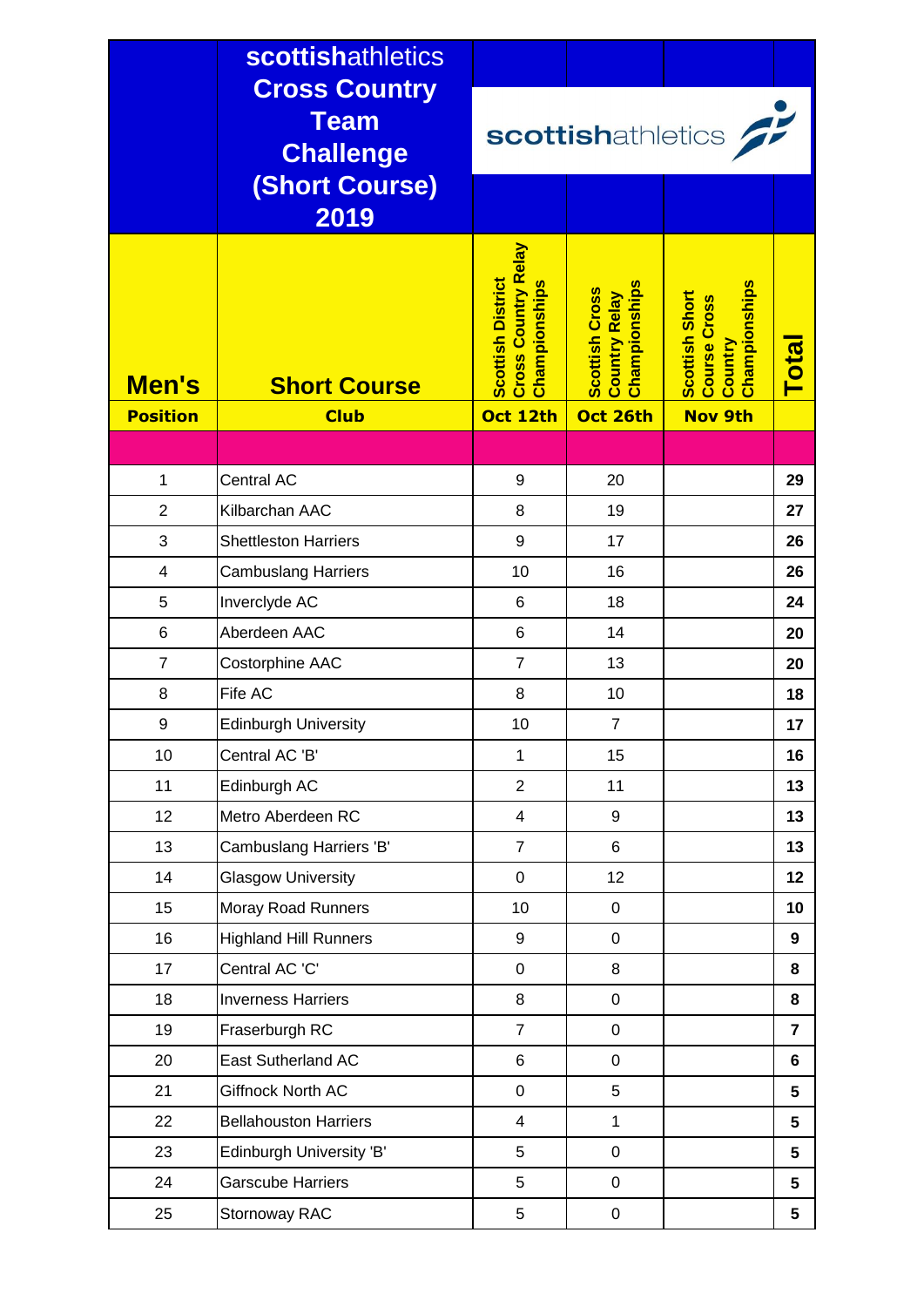| 26 | Glasgow University 'B'     | 0              | 4        | 4            |
|----|----------------------------|----------------|----------|--------------|
| 27 | Moray Road Runners 'B'     | 4              | 0        | 4            |
| 28 | Inverclyde AC 'B'          | 0              | 3        | 3            |
| 29 | East Kilbride AC           | 3              | $\Omega$ | 3            |
| 30 | <b>JSK Running Club</b>    | 3              | $\Omega$ | 3            |
| 31 | <b>Stirling University</b> | 3              | $\Omega$ | 3            |
| 32 | Aberdeen AAC 'B'           | $\Omega$       | 2        | $\mathbf{2}$ |
| 33 | Cambuslang Harriers 'C'    | $\overline{2}$ | $\Omega$ | 2            |
| 34 | Moray Road Runners 'C'     | 2              | $\Omega$ | 2            |
| 35 | Highland Hill Runners 'B'  |                | $\Omega$ |              |
| 36 | Cambuslang Harriers 'D'    |                | 0        |              |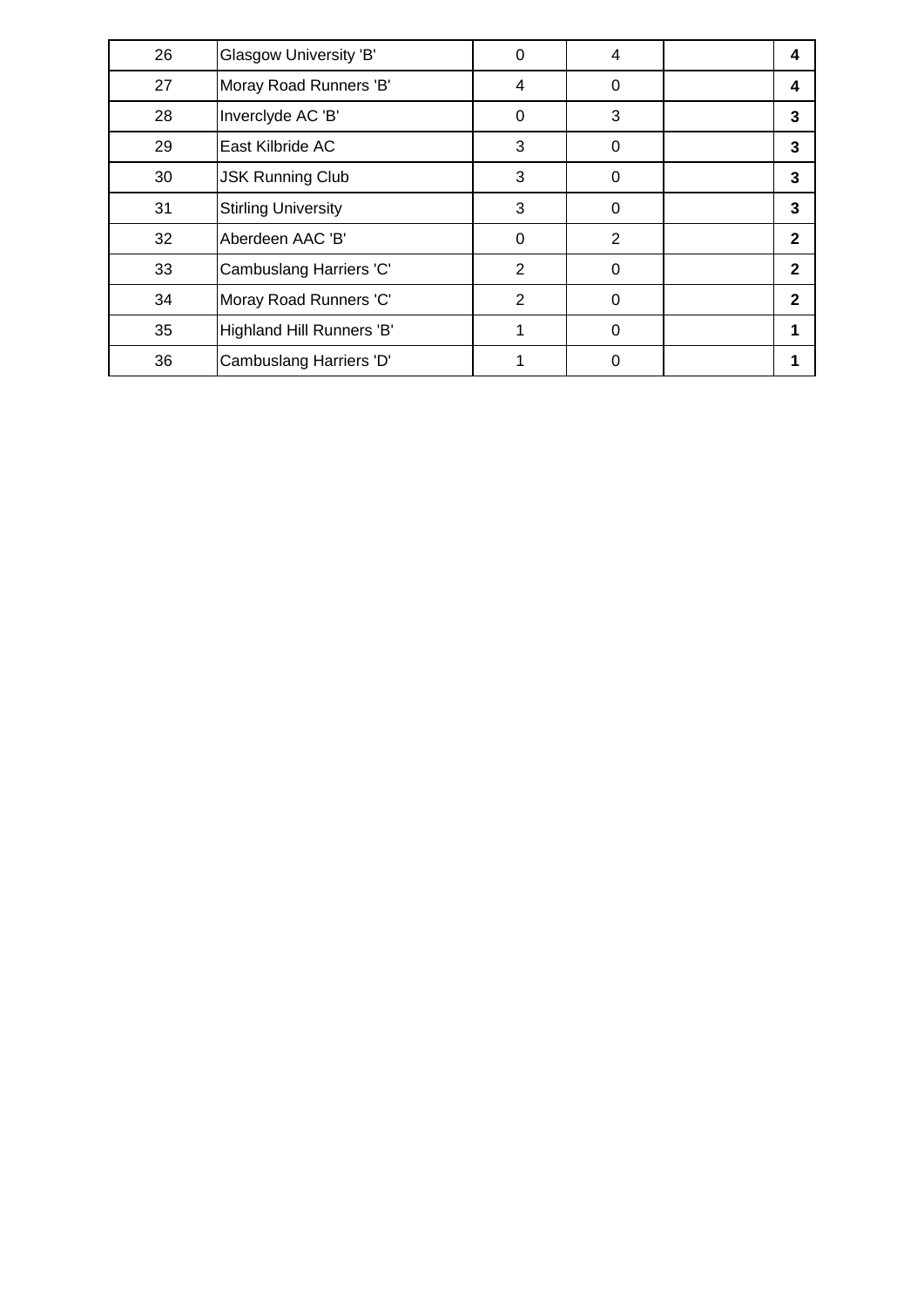|                     | <b>scottishathletics</b>         |                                                                                |                                                                |                                                                   |                         |
|---------------------|----------------------------------|--------------------------------------------------------------------------------|----------------------------------------------------------------|-------------------------------------------------------------------|-------------------------|
|                     | <b>Cross Country</b>             |                                                                                |                                                                |                                                                   |                         |
|                     | <b>Team</b><br><b>Challenge</b>  | scottishathletics                                                              |                                                                |                                                                   |                         |
|                     | <b>(Short Course)</b>            |                                                                                |                                                                |                                                                   |                         |
|                     | 2019                             |                                                                                |                                                                |                                                                   |                         |
| <b>Women's</b>      | <b>Short Course</b>              | <b>Cross Country Relay</b><br><b>Scottish District</b><br><b>Championships</b> | Championships<br><b>Scottish Cross</b><br><b>Country Relay</b> | Championships<br>Scottish Short<br><b>Course Cross</b><br>Country | Total                   |
| <b>Position</b>     | <b>Club</b>                      | Oct 12th                                                                       | Oct 26th                                                       | <b>Nov 9th</b>                                                    |                         |
|                     |                                  |                                                                                |                                                                |                                                                   |                         |
| $\mathbf{1}$        | <b>Edinburgh University</b>      | 9                                                                              | 20                                                             |                                                                   | 29                      |
| $\overline{2}$<br>3 | <b>Giffnock North AAC</b>        | 9                                                                              | 18                                                             |                                                                   | 27                      |
|                     | <b>Inverness Harriers</b>        | 10                                                                             | 17                                                             |                                                                   | 27                      |
| $\overline{4}$<br>5 | Edinburgh AC<br>Fife AC          | 6<br>10                                                                        | 19<br>15                                                       |                                                                   | 25<br>25                |
| 6                   | <b>Shettleston Harriers</b>      | 10                                                                             | 14                                                             |                                                                   | 24                      |
| $\overline{7}$      | <b>Edinburgh University 'B'</b>  | $\overline{7}$                                                                 | 16                                                             |                                                                   | 23                      |
| 8                   | Victoria Park City of Glasgow    | 8                                                                              | 13                                                             |                                                                   | 21                      |
| 9                   | Edinburgh AC 'B'                 | 5                                                                              | 11                                                             |                                                                   | 16                      |
| 10                  | Lasswade AC                      | 8                                                                              | 8                                                              |                                                                   | 16                      |
| 11                  | Edinburgh University 'C'         | 3                                                                              | 10                                                             |                                                                   | 13                      |
| 12                  | <b>Falkirk Victoria Harriers</b> | $\overline{4}$                                                                 | 9                                                              |                                                                   | 13                      |
| 13                  | Glasgow University 'A'           | $\mathbf 0$                                                                    | 12                                                             |                                                                   | 12                      |
| 14                  | Kilbarchan AAC                   | 6                                                                              | 6                                                              |                                                                   | 12                      |
| 15                  | <b>Highland Hill Runners</b>     | 9                                                                              | $\mathbf 0$                                                    |                                                                   | 9                       |
| 16                  | Fife AC 'B'                      | $\mathbf{1}$                                                                   | $\overline{7}$                                                 |                                                                   | 8                       |
| 17                  | <b>Garscube Harriers</b>         | 3                                                                              | 5                                                              |                                                                   | 8                       |
| 18                  | <b>Moray Road Runners</b>        | 8                                                                              | $\mathbf 0$                                                    |                                                                   | 8                       |
| 19                  | <b>JSK Running Club</b>          | $\overline{7}$                                                                 | $\mathbf 0$                                                    |                                                                   | $\overline{7}$          |
| 20                  | Giffnock North AAC 'B'           | $\overline{7}$                                                                 | $\mathbf 0$                                                    |                                                                   | $\overline{\mathbf{r}}$ |
| 21                  | <b>Forres Harriers</b>           | $6\phantom{1}$                                                                 | $\mathbf 0$                                                    |                                                                   | $6\phantom{1}6$         |
| 22                  | Inverness Harriers 'B'           | 5                                                                              | $\mathbf 0$                                                    |                                                                   | 5                       |
| 23                  | Shettleston Harriers 'B'         | 5                                                                              | $\mathbf 0$                                                    |                                                                   | $5\phantom{1}$          |
| 24                  | Aberdeen AAC                     | $\pmb{0}$                                                                      | $\overline{\mathbf{4}}$                                        |                                                                   | $\overline{\mathbf{4}}$ |
| 25                  | <b>Kilmarnock Harriers</b>       | $\overline{4}$                                                                 | $\pmb{0}$                                                      |                                                                   | 4                       |